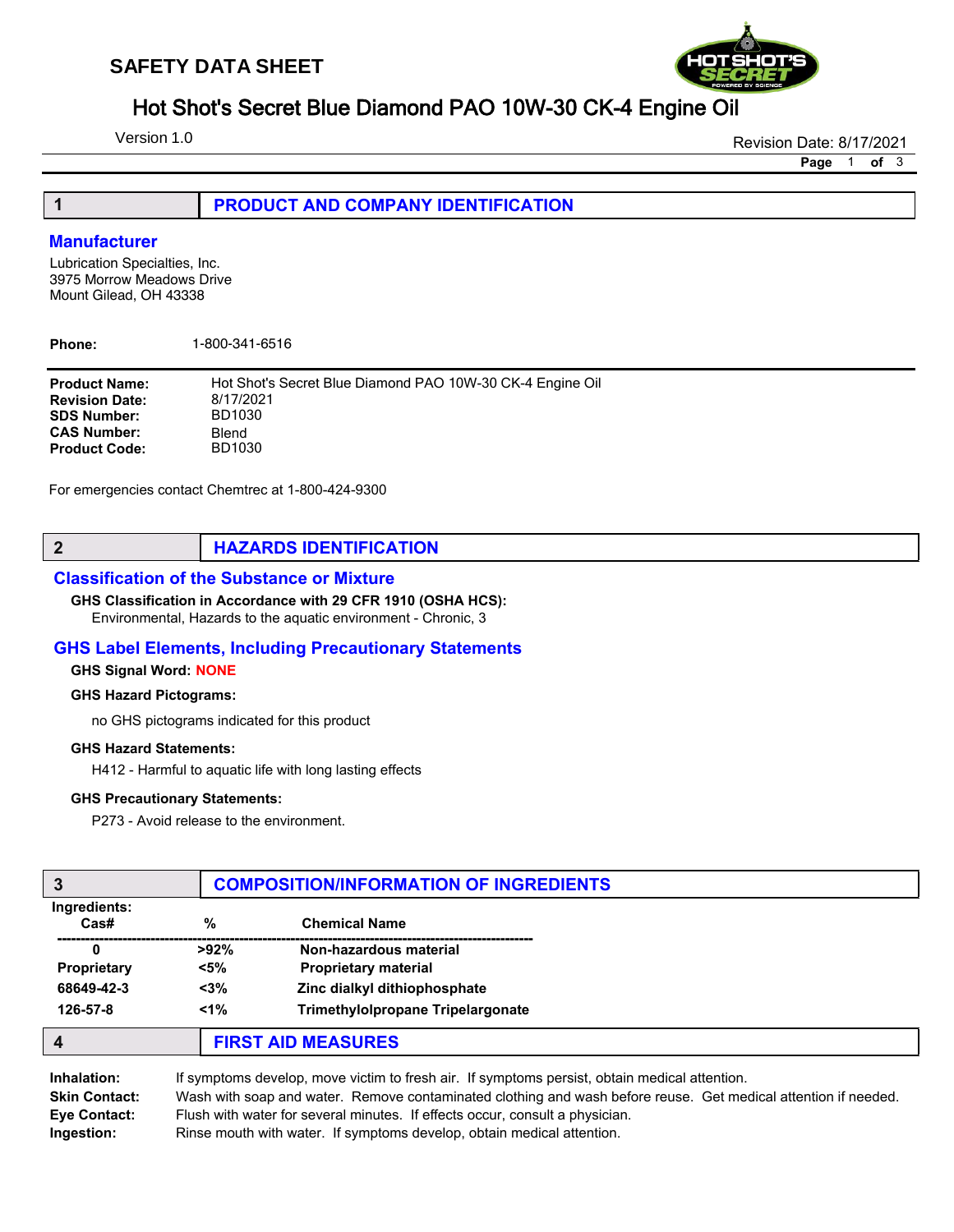# **SAFETY DATA SHEET**



Version 1.0

Revision Date: 8/17/2021

Page 2 of 3

| <b>FIRE FIGHTING MEASURES</b> |
|-------------------------------|
|                               |

Flash Point: 245°C ( 473°F)

Use dry powder, foam, or carbon dioxide fire extinguishers.

Water may be ineffective in fighting an oil fire unless used by experienced fire fighters.

## 6 ACCIDENTAL RELEASE MEASURES

Contain spilled material.

Collect in suitable and properly labeled containers. Pick up excess with inert absorbant material Keep away from drains and ground water.

# **7 HANDLING AND STORAGE**

| <b>Handling Precautions:</b> | Avoid contact with eyes, skin, or clothing.<br>Keep away from sources of ignition.<br>Handle with care and avoid spillage on the floor (slippage).<br>Do not cut, weld, drill, grind, braze, or solder container. |
|------------------------------|-------------------------------------------------------------------------------------------------------------------------------------------------------------------------------------------------------------------|
| <b>Storage Requirements:</b> | Keep away from sources of ignition.                                                                                                                                                                               |

# 8 EXPOSURE CONTROLS/PERSONAL PROTECTION Engineering Controls: All ventilation should be designed in accordance with OSHA standard (29 CFR 1910.94). **Personal Protective** Use of safety glasses and gloves is recommended. Equipment:

| 9                                                                                                                                                                                                                                          | PHYSICAL AND CHEMICAL PROPERTIES                                                                                                                                                      |                                                                                                                  |                                                                                                    |  |
|--------------------------------------------------------------------------------------------------------------------------------------------------------------------------------------------------------------------------------------------|---------------------------------------------------------------------------------------------------------------------------------------------------------------------------------------|------------------------------------------------------------------------------------------------------------------|----------------------------------------------------------------------------------------------------|--|
| Appearance:<br><b>Physical State:</b><br><b>Spec Grav./Density:</b><br><b>Viscosity:</b><br><b>Boiling Point:</b><br><b>Flammability:</b><br><b>Partition Coefficient:</b><br><b>Vapor Pressure:</b><br>pH:<br>Evap. Rate:<br>Decomp Temp: | Yellow<br>Liguid<br>Not available<br>11.1 cSt at 100 degrees C<br>Not available<br>Not available<br>Not available<br>Not available<br>Not available<br>Not available<br>Not available | Odor:<br>Solubility:<br><b>Freezing/Melting Pt.:</b><br><b>Flash Point:</b><br><b>Vapor Density:</b><br>UFL/LFL: | Petroleum-like<br>Nil in water<br>Not available<br>245°C (473°F)<br>Not available<br>Not available |  |

10 STABILITY AND REACTIVITY

| <b>Chemical Stability:</b>       | Product is stable under normal conditions.                                                    |
|----------------------------------|-----------------------------------------------------------------------------------------------|
| <b>Conditions to Avoid:</b>      | Excessive temperatures and open flame.                                                        |
| <b>Materials to Avoid:</b>       | Strong Oxidizing Agents.                                                                      |
| <b>Hazardous Decomposition:</b>  | Combustion will produce carbon dioxide and, possibly toxic chemicals such as carbon monoxide. |
| <b>Hazardous Polymerization:</b> | Will not occur.                                                                               |